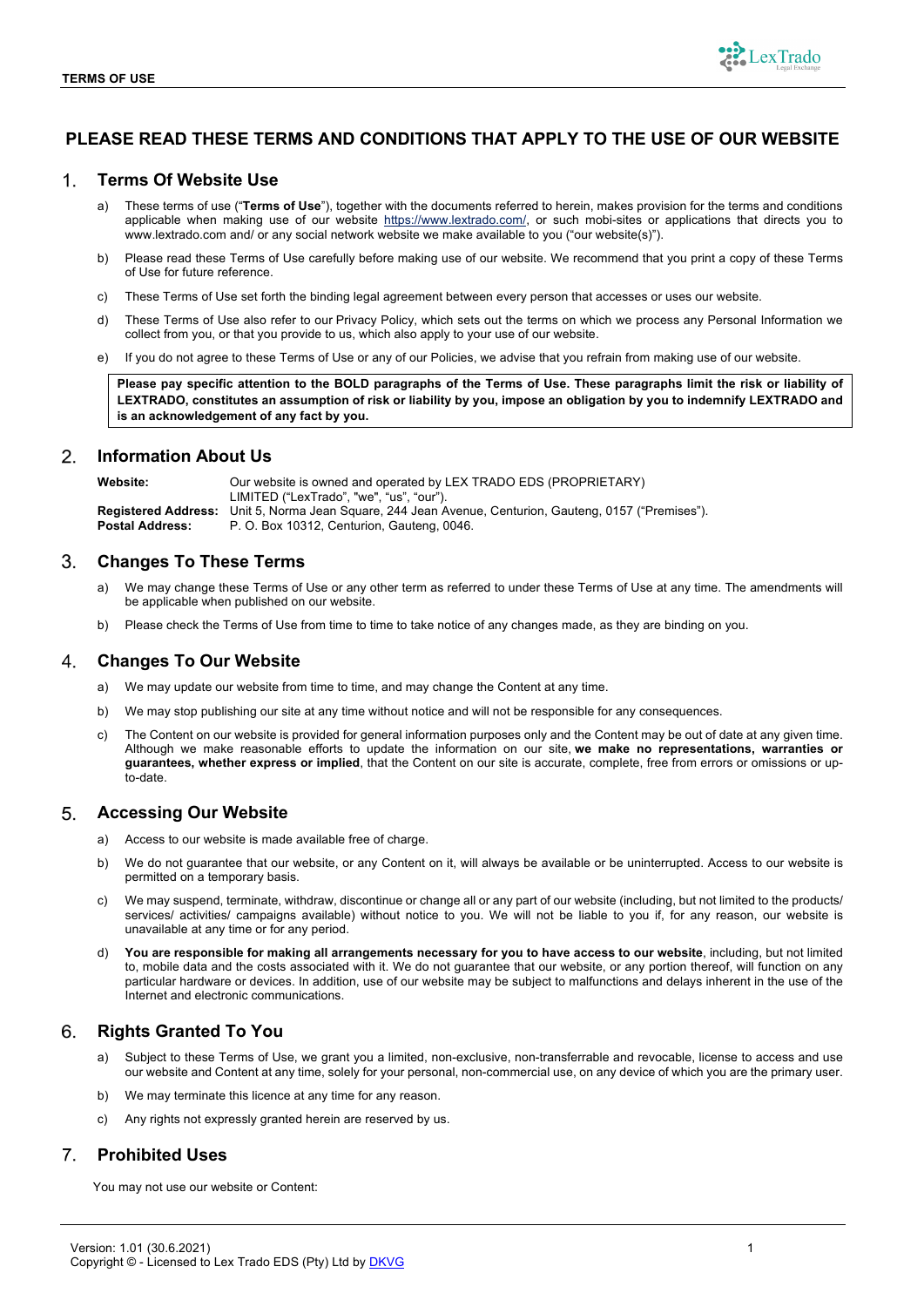

- a) in any way that breaches any applicable local, national or international law or regulation (including intellectual property laws);
- b) in any way that is unlawful or fraudulent, or has any unlawful or fraudulent purpose or effect;
- c) in any way that encourages any illegal activity, including, but not limited to, promoting or facilitating access to, use of and/ or sale of illegal substances, services, information and/ or devices;
- d) to transmit, or procure the sending of, any unsolicited or unauthorised advertising or promotional material or any other form of similar solicitation (for example: Spam);
- e) to knowingly transmit any data, send or upload any material that contains viruses. Troian horses, worms, time-bombs, keystroke loggers, spyware, adware or any other harmful programs or similar computer code designed to adversely affect the operation of any computer software or hardware into our website or the Content used by us or any other Users of our website;
- f) to access or attempt to access, without authority, interfere with, damage, alter, corrupt or disrupt any data or part of our website or the equipment or network on which the website is stored; and/ or
- g) in any way to facilitate or assist any third party to do any of the above.

You may further not:

- a) remove any copyright, trademark or other proprietary notices from any portion of our website or from the Services available;
- b) reproduce, copy (direct or in-direct), modify, adapt, prepare derivative works based upon, distribute, license, lease, sell, resell, transfer, publicly display, publicly perform, transmit, stream, broadcast or otherwise exploit our website or the Services (or any part thereof);
- c) decompile, reverse engineer or disassemble our website or the Services except as may be permitted by applicable law;
- d) cause or launch any programs or scripts for the purpose of scraping, mirroring, indexing, surveying, or otherwise data mining any portion of our website or unduly burdening or hindering the operation and/ or functionality of any aspect of our website;
- e) frame our website or any part thereof;
- f) access or use our website or the Content through automated means, including through the use of robots, spiders, or offline readers (other than by individually performed searches on publicly accessible search engines for the sole purpose of, and solely to the extent necessary for, creating publicly available search indices - but not caches or archives - of our website or the Content and excluding those search engines or indices that host, promote, or link primarily to infringing or unauthorised content);
- g) transmit content that the user does not own or does not have the right to publish or distribute; or
- h) attempt to gain unauthorised access to or impair any aspect of our website or its related systems or networks.

**E-mail addresses, names, telephone numbers, physical addresses and/ or fax numbers published on our website may not be incorporated into any database used for commercial purposes or electronic marketing or similar purposes. The presentation of such details is no "opt-in"/ permission from us to utilise same.**

## **Intellectual Property Rights**

- a) We are the owner and/ or rightful licensee of all intellectual property rights (including but not limited to, concepts, know-how, data processing techniques, copyrights, patents, designs (including the website look and feel and lay out and photos), inventions, trademarks, trade names, tables and compilations of data which are created, invented and/ or developed, registered or unregistered) in our website and Content.
- b) Unless specifically stated in these Terms of Use, your use of the Website grants no rights to you in relation to our intellectual property rights (or the intellectual property rights of third parties).
- c) You may copy, and may download extracts, of any page(s) from our website for your personal use and to determine whether you wish to use our Services or any of the other services advertised on our website. You may draw the attention of others to content posted on our website or by sharing same via social networks or other means available. Any other use, distribution or reproduction of our Content is prohibited unless expressly authorised in these Terms of Use or by law.
- d) You must not modify the copies of any materials you have printed off or downloaded from our website in any way, and you must not use any illustrations, photographs, video or audio sequences or any graphics separately from any accompanying text or claim that it is yours. Our status as the authors of Content on our website must always be acknowledged.

Neither these Terms of Use nor your use of our website or Services convey or grant to you any rights:

- a) in or related to our website except for the limited license granted under paragraph 6 above; or
- b) to use or reference in any manner our business names, service names, product names, logos, trademarks, designs or services marks or those of our licensors (registered or un-registered).

#### 9. **Limitation Of Our Liability**

a) **WE PROVIDE OUR WEBSITE TO YOU ON AN "AS-IS" AND ON AN "AS-AVAILABLE" BASIS. TO THE EXTENT PERMITTED BY LAW, WE EXCLUDE ALL CONDITIONS, WARRANTIES, REPRESENTATIONS OR OTHER TERMS WHICH MAY APPLY TO OUR WEBSITE OR ANY CONTENT ON IT, WHETHER EXPRESS OR IMPLIED. IN ADDITION, WE MAKE NO REPRESENTATION, GUARANTEE OR WARRANTY REGARDING THE QUALITY, RELIABILITY, SUITABILITY, ACCURACY, CORRECTNESS OR AVAILABILITY OF OUR WEBSITE OR ANY OF OUR SERVICES OR ACTIVITIES OR OTHER INFORMATION, OR THAT PROVIDED BY ANOTHER USER, THROUGH THE USE OF OUR WEBSITE, OR THAT THE USE OF**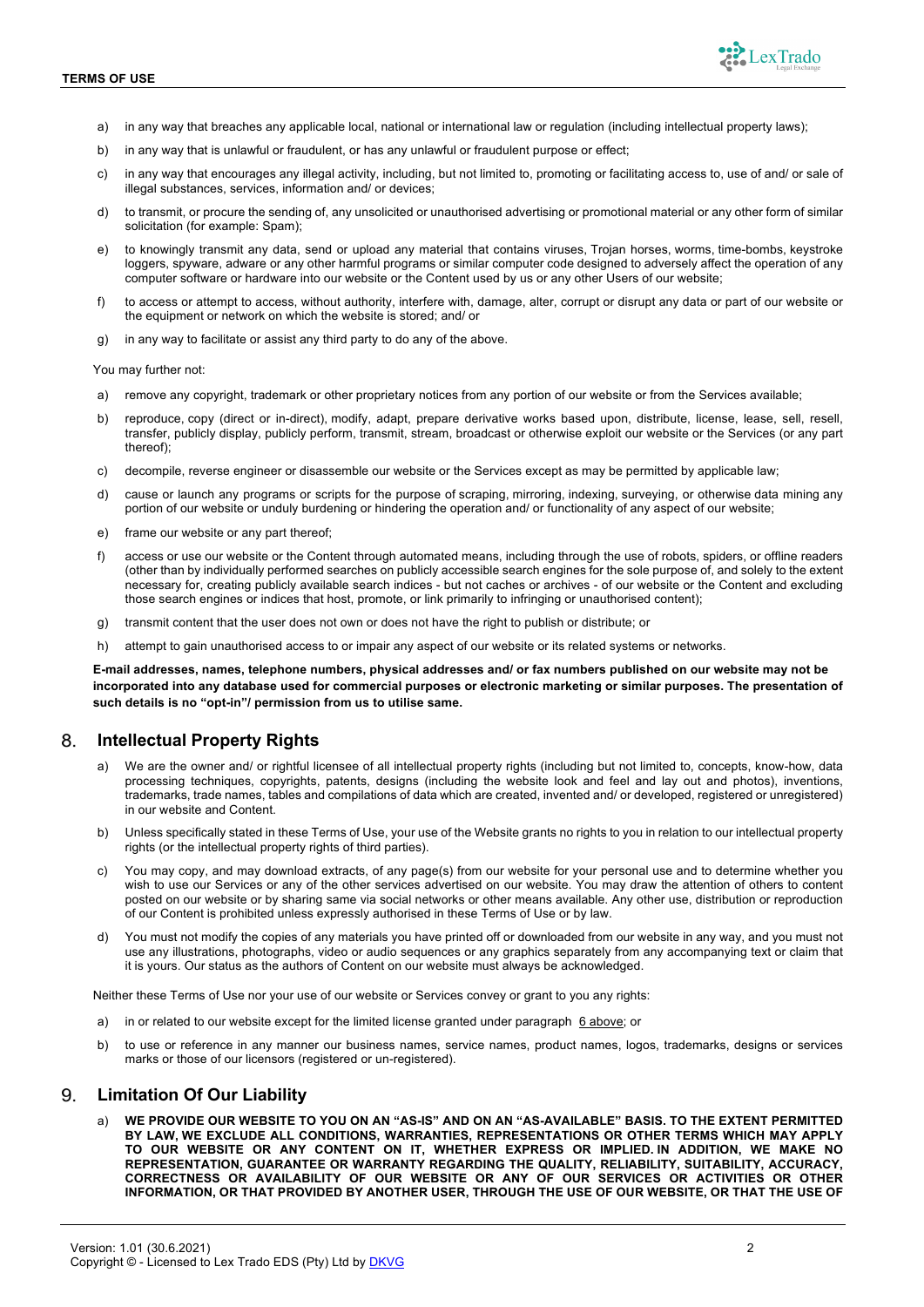

**OUR WEBSITE WILL BE UNINTERRUPTED OR ERROR-FREE. YOU AGREE THAT IT IS WITHIN YOUR SOLE DISCRETION TO USE OUR WEBSITE AND THAT THE ENTIRE RISK ARISING OUT OF YOUR USE OF OUR WEBSITE REMAINS SOLELY WITH YOU.**

- b) **WE, OUR OWNERS, DIRECTORS, AFFILIATES, PARTNERS, EMPLOYEES, AGENTS, AUTHORISED SUB-CONTRACTORS AND/ OR CONTRIBUTORS (WHERE APPLICABLE) SHALL NOT BE LIABLE FOR DIRECT, INDIRECT, INCIDENTAL, SPECIAL OR CONSEQUENTIAL DAMAGES OF ANY KIND WHATSOEVER OR HOWSOEVER CAUSED ARISING FROM INFORMATION MADE AVAILABLE ON (OR BY MEANS OF) OUR WEBSITE, OTHER USERS THEREON, OR THE ACCESS OR USE OF OUR WEBSITE OR THE USE OF ANY OF OUR OR ANY THIRD-PARTY PRODUCTS AND/ OR SERVICES.**
- YOU AGREE TO FULLY INDEMNIFY, DEFEND AND HOLD US, AND OUR AGENTS, EMPLOYEES AND CONTRIBUTORS, **HARMLESS IMMEDIATELY ON DEMAND, FROM AND AGAINST ALL CLAIMS, LOSSES, COSTS AND EXPENSES, INCLUDING REASONABLE LEGAL FEES, ARISING OUT OF ANY BREACH OF THESE TERMS OF USE BY YOU, OR ANY OTHER LIABILITIES ARISING OUT OF YOUR USE OF THIS WEBSITE OR ANY OTHER PERSON ACCESSING THE WEBSITE USING YOUR PERSONAL INFORMATION.**
- d) **WE WILL NOT BE LIABLE TO YOU FOR ANY DEFAULT OR DELAY IN THE PERFORMANCE OF OUR SERVICES TO YOU IF AND TO THE EXTENT THAT SUCH DEFAULT OR DELAY IS CAUSED BY ANY ACT OF GOD, LEGISLATION, WAR OR CIVIL DISTURBANCE, LABOUR UNREST, COURT ORDER, OR ANY OTHER CIRCUMSTANCE BEYOND ITS REASONABLE CONTROL INCLUDING FLUCTUATIONS IN COMMUNICATIONS OR UTILITY SERVICES ("FORCE MAJEURE") AND PROVIDED WE ARE OBVIOUSLY WITHOUT FAULT IN CAUSING SUCH DEFAULT OR DELAY, AND SUCH DEFAULT OR DELAY COULD NOT HAVE BEEN PREVENTED BY US THROUGH THE USE OF ALTERNATIVE SOURCES, WORKAROUND PLANS OR OTHER MEANS.**
- e) **DIFFERENT LIMITATIONS AND EXCLUSIONS OF LIABILITY MAY APPLY TO LIABILITY ARISING AS A RESULT OF THE SUPPLY OF SERVICES BY US TO YOU, WHICH WILL BE SET OUT IN OUR SERVICE SPECIFIC TERMS AND CONDITIONS.**

### 10. Security

- a) Although we are not obliged to provide security on our website, we feel it is important that your information, or any communication between us, is dealt with in the most secure manner reasonably possible. We take reasonable security measures to ensure the safety and integrity of our website and to exclude viruses, unlawful monitoring and/ or access to our website. However, because of the nature of the Internet, we cannot guarantee that your communications with us via our website are completely secure at all times.
- b) To provide adequate security to all our Users, and to monitor activities prohibited under section 86 of the **ECT Act**, you hereby agree to our right to intercept, monitor, block, read, delete or access all data sent to the website or any of our other communication facilities, for example, email, instant messaging or fax-to-email applications, subject to the conditions as set out under the RIC Act.
- It is our policy to virus check documents and files before they are uploaded to our website (if any). However, we cannot guarantee that documents or files downloaded from our website will be free from viruses and we do not accept any responsibility for any damage or loss caused by any such virus. **Accordingly, for your own protection, you must use virus-checking software when using this website.** Further, you agree not to upload or provide, via our website, any document or file that may contain a virus. You are required to virus check any document or file which you intend to upload or provide to our website.

# **Linking To Our Website**

- You may link to our website from your website or other social media page, but only to our Homepage or page of your service provider, provided you do so in a way that is fair and legal and does not damage our reputation or take advantage of it or breach any provision of these Terms of Use.
- You must not establish a link in such a way as to suggest any form of association, approval or endorsement on our part where none exists, or provide a link to our website in any website that is not owned by you.
- We reserve the right to withdraw linking permission without notice to you.

## **Content And Links In Our Website**

- a) Where our website contains links (hyperlinks, deep links, framing) to other websites and resources provided by third-parties, these links are provided for your convenience and information only. You acknowledge that different terms of use and privacy policies may apply to your use of such third-party content. We do not endorse such third-party content and in no event shall we be responsible or liable for any information, material, products or services of such third-party providers. Any such links do not imply any endorsement, agreement on or support of the content or products or services of such target sites.
- b) We do not purport to own the content on the other websites which may be shown on our website. Should the owner of any content showcased on our website(s) want the content to be removed, please write to us by using the contact facility on our Contact- page to request the removal of such content.
- c) Your access and use of the other websites remain solely at your own risk and on the terms set by the relevant third-party.
- d) **Social networks:** You agree that when accessing, using and/ or posting or uploading any content or materials of any kind to our social network pages (including but not limited to Facebook, LinkedIn or any other facility made available by us from time to time) (if any), you will
	- i) not use the social network page's communication facility in any improper or unlawful manner or in breach of any legislation or licence that applies to you;
	- ii) not harass others or disclose personal information about others that could amount to harassment;
	- iii) not submit, publish, post, upload, store, distribute or disseminate any defamatory, infringing, offensive, obscene, indecent, harmful, confidential, hateful, threatening or otherwise illegal or objectionable material or information;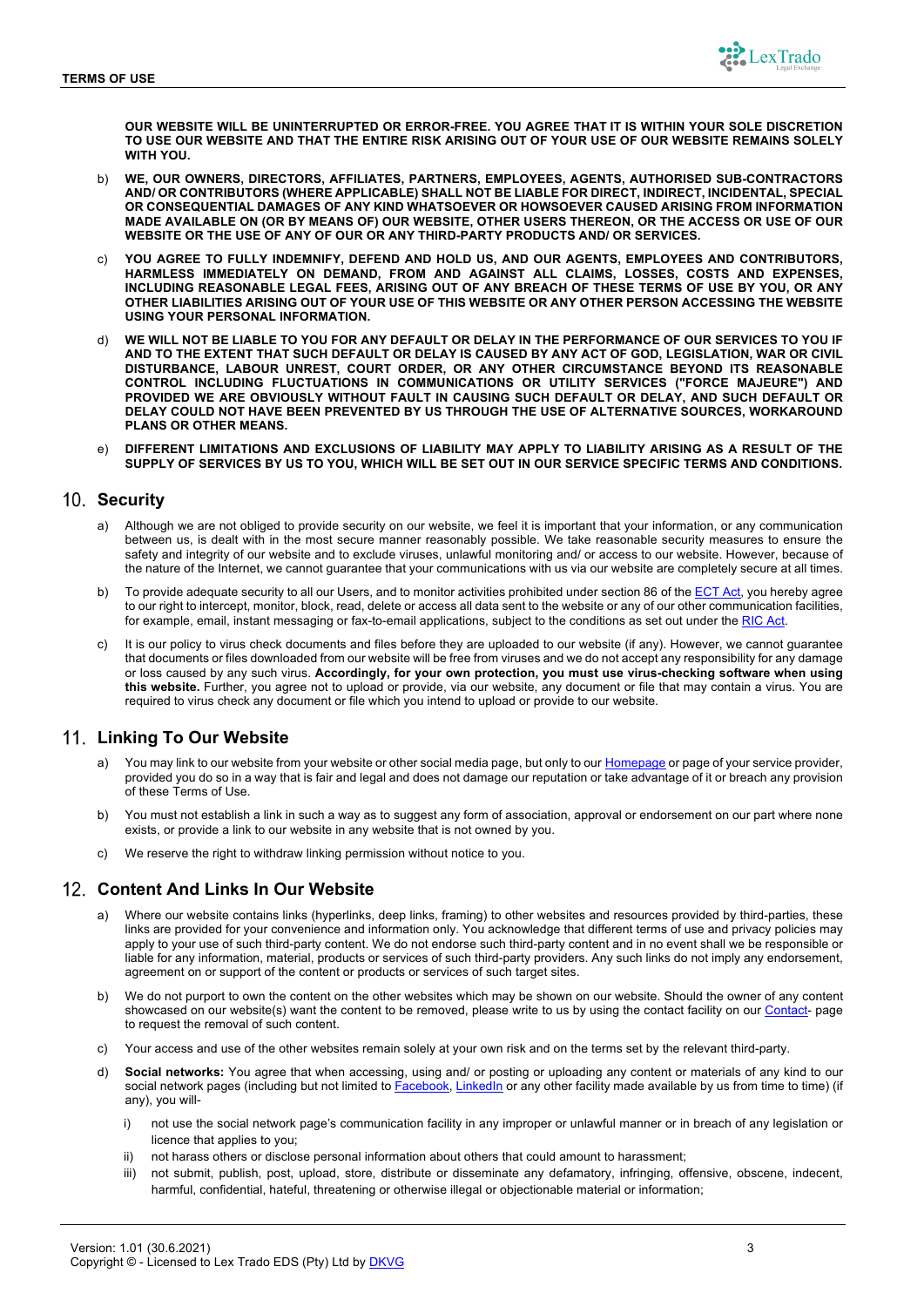

- iv) not submit, post or upload files that contain software or other material the intellectual property rights in which are owned by any third party or which are protected by rights of privacy or publicity of any third party without having received all necessary consents;
- v) not upload files that contain viruses, corrupted files, or any other software or programs that may interfere with or damage the operation of the social network page or any other computer;
- vi) not impersonate any person or entity, or falsely state or otherwise misrepresent yourself in any way;
- vii) not promote any activity that is illegal;
- viii) not use software to harvest information from the social media network page;
- ix) not submit any material which is prohibited by any applicable data protection or privacy legislation;
- x) only upload or submit material to the social network page which either you own or which you have the permission of the owner of that material to submit;
- xi) not otherwise submit, post or upload any content or materials or otherwise do anything in breach of the social media networks' Terms of Use; and
- xii) abide to the particular social network's Community Standards (Facebook) or Professional Community Policies (LinkedIn) or any other similar rules and guidelines made available by the particular social network. You agree that you shall be solely responsible for all content, information or materials of whatever nature or medium that you submit, post, upload, publish or display on or through the social media network page or transmit to or share with other users ("User Content") and you warrant and undertake that you own the intellectual property rights in and to all User Content or that you are otherwise entitled to submit the same to the page. You acknowledge and agree that we may, but are not obligated to, monitor the content (including the User Content) on the social media network page(s) and may delete or remove from the said page immediately without notice any User Content or any other content of whatever nature, for any or no reason, including without limitation, if such content in our absolute discretion is in breach of any of the rules or guidelines made available or in breach of these Terms of Use.

Social media is not a medium for conflict resolution or lodging complaints. Complaints should be sent by using our Contact -page.

# **Breach, Suspension And Termination**

- Kindly take note that it is within our discretion to determine whether there has been a breach of these Terms of Use through your use of our website. When a breach occurs, we may take such action as we deem appropriate, provided that we give reasonable notice to you.
- b) We specifically exclude any liability for our actions taken in response to a breach of these Terms of Use.
- c) All costs, charges and expenses of whatsoever nature which may be incurred by us in enforcing our rights in terms hereof including, without limitation, legal costs on the scale as between an attorney and own client and collection commission, irrespective of whether any action has been instituted, shall be recoverable from you if the above rights are successfully enforced.
- d) The obligations and liabilities of users incurred prior to the termination date of these Terms and/ or use of the Services shall survive the termination of these Terms for all purposes.
- e) No relaxation or indulgence, by either one of us to the other, shall constitute a waiver of the rights of that person and shall not preclude that person from exercising any rights which may have arisen in the past or which may arise in future.
- f) Any provision under these Terms of Use, which contemplates performance or observance subsequent to any termination, or expiration of these Terms of Use shall survive any termination or expiration of these Terms of Use and continue in full force and effect.

## **Applicable Law And Jurisdiction**

Please note that these Terms of Use, its subject matter and its formation, are governed by the laws of the Republic of South Africa. The parties further agree to the exclusive jurisdiction of the South Gauteng High Court of South Africa (Johannesburg), which shall have exclusive jurisdiction over any dispute that may arise from these Terms and Conditions.

## **Electronic Communication And Contact**

- a) Any Data Messages sent by us to you shall be deemed to have been sent from the Premises (see clause 2 above).
- b) A Data Message is deemed to be **sent**:
	- i) **By us**, at the time shown on such message, or if not so shown, at the time shown on our information system; and
	- ii) **By you**, at the time when we confirm receipt thereof.
- c) A Data Message is deemed to be received:
	- By us, only when an authorised representative responds thereto (excluding an automated response). Such acknowledgement does not give legal effect to that message, unless specifically indicated by us that it does; and
	- ii) **By you**, once it enters your information system.
- d) As provided for in terms of section 11(3) of the ECT Act, all information incorporated by the use of hyperlinks and/ or other methods of reference shall form part of these Terms of Use.
- e) **Attribution of Data Messages** You agree and warrant that any Data Message sent, from any computer or device that is owned by you or programmed by you, to us was sent by you.